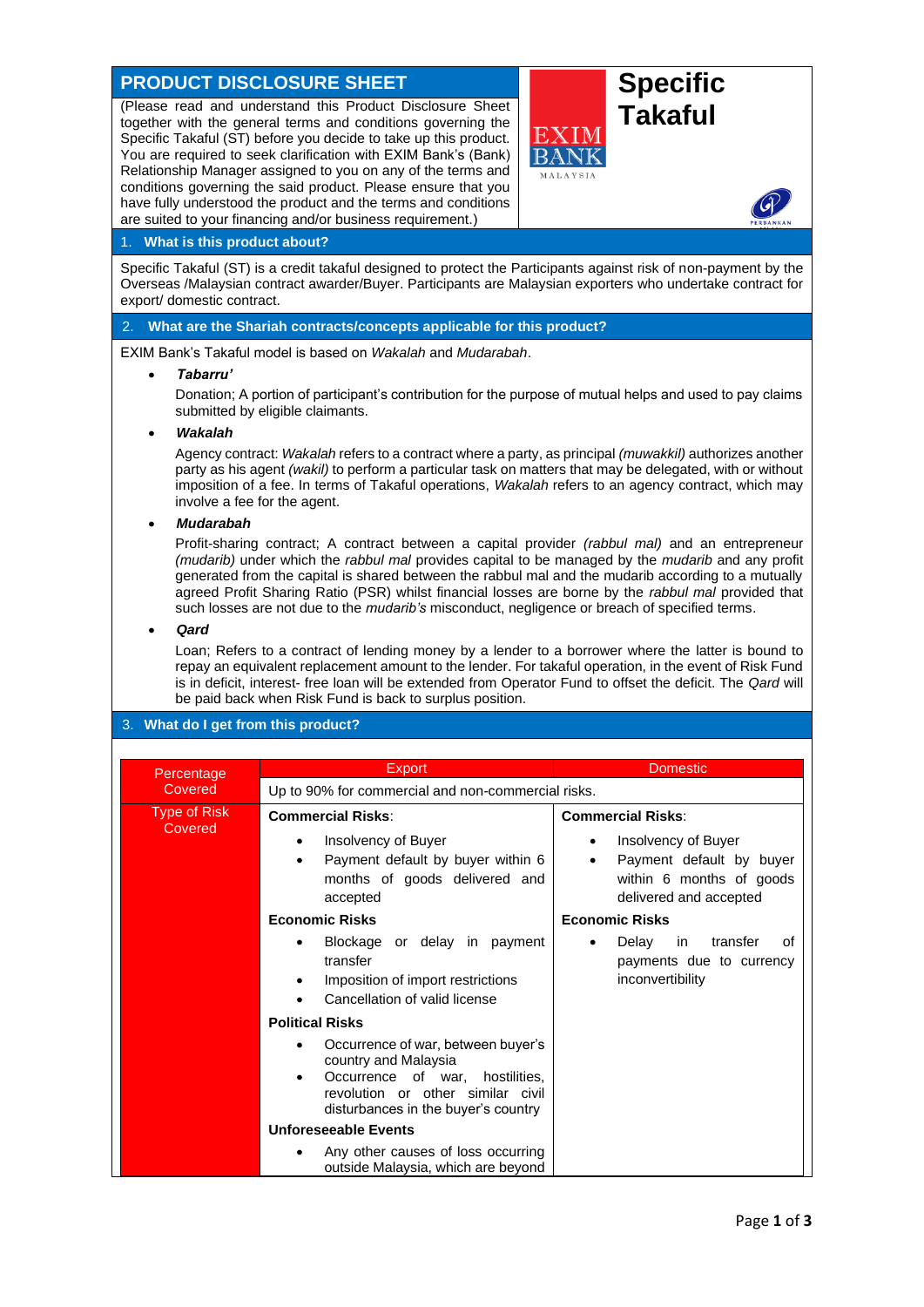|                                                                                                                                                                                                                             |                                              | control of either the exporter or the<br>buyer                                                                                                                                    |                                                                                                                                                                                                                                                         |  |
|-----------------------------------------------------------------------------------------------------------------------------------------------------------------------------------------------------------------------------|----------------------------------------------|-----------------------------------------------------------------------------------------------------------------------------------------------------------------------------------|---------------------------------------------------------------------------------------------------------------------------------------------------------------------------------------------------------------------------------------------------------|--|
|                                                                                                                                                                                                                             | <b>Payment Term</b>                          | Irrevocable Letter of Credit ("ILC"), Documents Against Payment ("DP"), Documents<br>Against Acceptance ("DA") and Open Account ("OA").                                           |                                                                                                                                                                                                                                                         |  |
|                                                                                                                                                                                                                             | Commencement of<br>Cover                     | The protection starts either from the date of contract or the date of shipment.                                                                                                   |                                                                                                                                                                                                                                                         |  |
|                                                                                                                                                                                                                             | Type of<br><b>Export/Contract</b><br>Covered | One-off contract but may<br>be<br>$\bullet$<br>repetitive in nature project or<br>revolving during the contract period.<br>Minimum local content of 30% of<br>the contract value. | One-off contract which may have<br>repetitive shipments and revolving in<br>nature subject to the coverage period<br>being within the contract validity and<br>the loss amount to be within the<br>approved limit or authority whichever<br>is earlier. |  |
|                                                                                                                                                                                                                             |                                              | How much do I have to pay for the Takaful contribution?                                                                                                                           |                                                                                                                                                                                                                                                         |  |
|                                                                                                                                                                                                                             |                                              | Your contribution will depend on the following criteria;                                                                                                                          |                                                                                                                                                                                                                                                         |  |
| $\bullet$                                                                                                                                                                                                                   | Terms of payment                             |                                                                                                                                                                                   |                                                                                                                                                                                                                                                         |  |
| $\bullet$<br>$\bullet$                                                                                                                                                                                                      | Market grading                               | Trading and claim experience                                                                                                                                                      |                                                                                                                                                                                                                                                         |  |
|                                                                                                                                                                                                                             |                                              | Whole Turnover or Selective Policy                                                                                                                                                |                                                                                                                                                                                                                                                         |  |
|                                                                                                                                                                                                                             |                                              | Please contact our Relationship Manager for more information.                                                                                                                     |                                                                                                                                                                                                                                                         |  |
|                                                                                                                                                                                                                             |                                              | 5. What are the fees and charges I have to pay?                                                                                                                                   |                                                                                                                                                                                                                                                         |  |
|                                                                                                                                                                                                                             |                                              | Percentage from contribution                                                                                                                                                      |                                                                                                                                                                                                                                                         |  |
| 1.                                                                                                                                                                                                                          | Wakalah Fee                                  |                                                                                                                                                                                   | 35%                                                                                                                                                                                                                                                     |  |
| 2.                                                                                                                                                                                                                          | <b>Risk Fund</b>                             |                                                                                                                                                                                   | 65%                                                                                                                                                                                                                                                     |  |
| <b>Profit Sharing Ratio (PSR):</b><br>Any profit arising from the investment of Risk Fund will be ploughed back to Risk Fund and share to Operator's<br>Fund in the proportion of 80:20, respectively.<br>Where applicable: |                                              |                                                                                                                                                                                   |                                                                                                                                                                                                                                                         |  |
| No.                                                                                                                                                                                                                         | Type of Fees & Charges                       |                                                                                                                                                                                   | Quantum                                                                                                                                                                                                                                                 |  |
| 1.                                                                                                                                                                                                                          | Export                                       |                                                                                                                                                                                   |                                                                                                                                                                                                                                                         |  |
|                                                                                                                                                                                                                             | ٠<br>$\bullet$                               | Credit Limit Application (CLA) Fee<br>Annual Review of Buyer                                                                                                                      | • RM250 per buyer<br>• RM250 per buyer                                                                                                                                                                                                                  |  |
| $\overline{2}$ .                                                                                                                                                                                                            | Domestic/Import                              |                                                                                                                                                                                   |                                                                                                                                                                                                                                                         |  |
|                                                                                                                                                                                                                             | $\bullet$                                    | Credit Limit Application (CLA) Fee                                                                                                                                                | • RM50 per buyer                                                                                                                                                                                                                                        |  |
|                                                                                                                                                                                                                             | $\bullet$                                    | Annual Review of Buyer                                                                                                                                                            | • RM50 per buyer                                                                                                                                                                                                                                        |  |
| 3.                                                                                                                                                                                                                          | <b>SWIFT Charges</b>                         |                                                                                                                                                                                   | <b>RM70</b>                                                                                                                                                                                                                                             |  |
| 4.                                                                                                                                                                                                                          | <b>Stamp Duty</b>                            |                                                                                                                                                                                   | <b>RM10</b><br>Malaysia<br>and/or<br>in<br>stamping requirement in other                                                                                                                                                                                |  |
|                                                                                                                                                                                                                             |                                              |                                                                                                                                                                                   | jurisdiction (if applicable).                                                                                                                                                                                                                           |  |
| 5.                                                                                                                                                                                                                          |                                              | Postage / Delivery Charges                                                                                                                                                        |                                                                                                                                                                                                                                                         |  |
|                                                                                                                                                                                                                             | <b>Local Party</b>                           |                                                                                                                                                                                   |                                                                                                                                                                                                                                                         |  |
|                                                                                                                                                                                                                             |                                              | Normal Mail<br><b>Registered Mail</b>                                                                                                                                             | Min.RM3<br>Min.RM6                                                                                                                                                                                                                                      |  |
|                                                                                                                                                                                                                             |                                              | Courier / Hand delivery                                                                                                                                                           | Min.RM7                                                                                                                                                                                                                                                 |  |
|                                                                                                                                                                                                                             | <b>Foreign Party</b>                         |                                                                                                                                                                                   | Min.RM4                                                                                                                                                                                                                                                 |  |
|                                                                                                                                                                                                                             | $\bullet$                                    | Normal Mail<br><b>Registered Mail</b>                                                                                                                                             | Min.RM8                                                                                                                                                                                                                                                 |  |
|                                                                                                                                                                                                                             | Courier<br>٠                                 |                                                                                                                                                                                   | Min.RM50 - varies on location                                                                                                                                                                                                                           |  |

Please request from your Relationship Manager for the Bank's Standard Fees and Charges on Islamic Products and Services. If there are any changes in fees and charges that are applicable to your facility, the Bank will notify you at least 21 calendar days prior to the effective date of implementation.

## **6. What if I fail to fulfil my obligation?**

Your Takaful Certificate cannot be enforced. Hence, the business transaction is not covered by us.